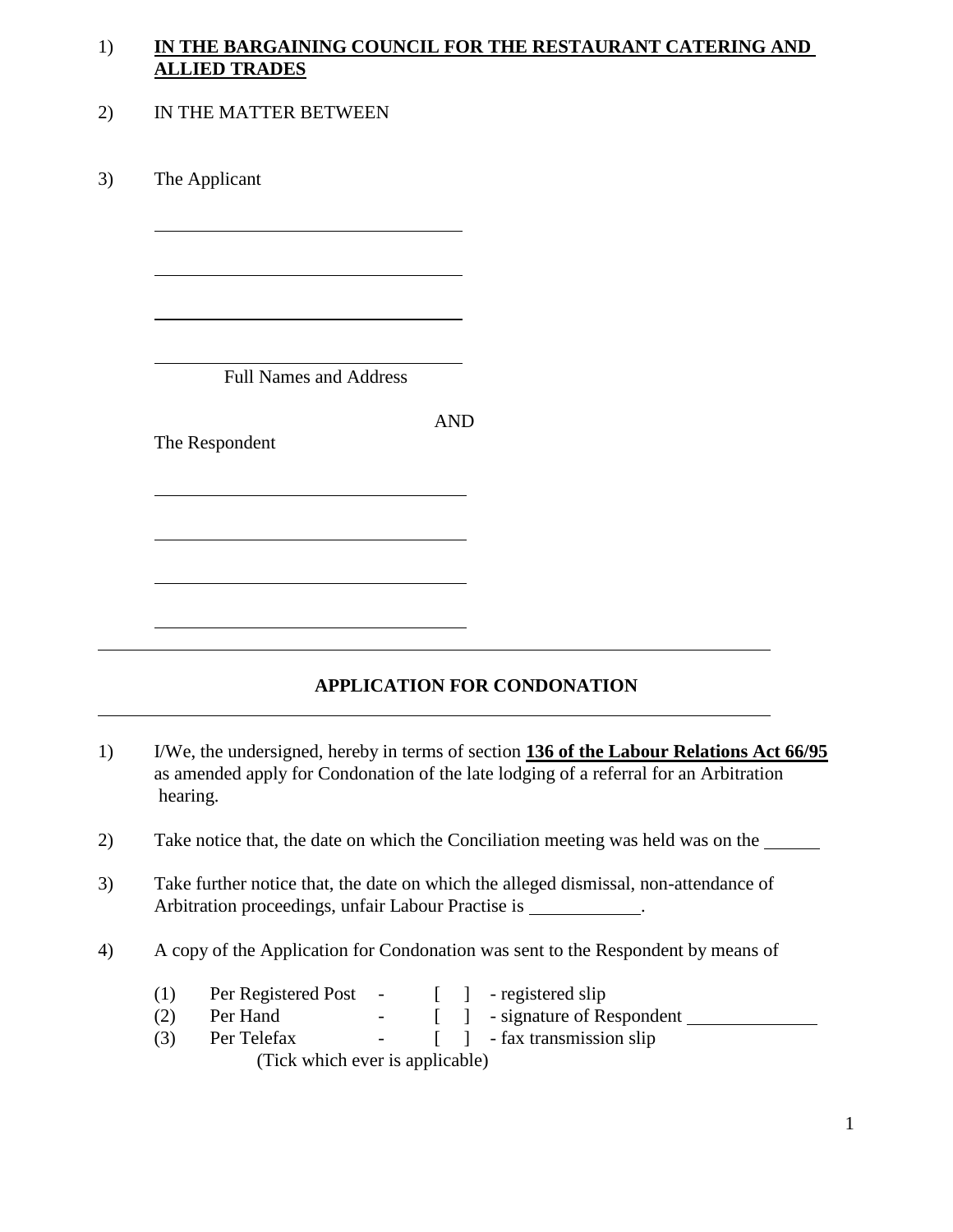5) Take further notice that the reason(s) for the late lodging of the referral is set in an affidavit marked as Annexure "A" hereto

| 1)   |                                                                                                                                      |                                                                                                                        |  |              |                                                                           |  |
|------|--------------------------------------------------------------------------------------------------------------------------------------|------------------------------------------------------------------------------------------------------------------------|--|--------------|---------------------------------------------------------------------------|--|
|      |                                                                                                                                      | Signature of Applicant                                                                                                 |  |              |                                                                           |  |
| 1.1) |                                                                                                                                      |                                                                                                                        |  |              |                                                                           |  |
|      | <u> Alexandria de la contrada de la contrada de la contrada de la contrada de la contrada de la contrada de la c</u><br>Name in full |                                                                                                                        |  |              |                                                                           |  |
|      |                                                                                                                                      |                                                                                                                        |  |              |                                                                           |  |
| 2)   | <b>Signature of Applicant Representative</b>                                                                                         |                                                                                                                        |  |              |                                                                           |  |
|      |                                                                                                                                      |                                                                                                                        |  |              |                                                                           |  |
| 2.1) | Name in Full                                                                                                                         |                                                                                                                        |  |              |                                                                           |  |
|      |                                                                                                                                      |                                                                                                                        |  |              |                                                                           |  |
|      |                                                                                                                                      |                                                                                                                        |  |              |                                                                           |  |
|      |                                                                                                                                      | <u> 1980 - Johann Barbara, martxa alemaniar a</u>                                                                      |  |              |                                                                           |  |
|      |                                                                                                                                      | <u> 1989 - Johann Stoff, deutscher Stoffen und der Stoffen und der Stoffen und der Stoffen und der Stoffen und der</u> |  |              |                                                                           |  |
|      |                                                                                                                                      |                                                                                                                        |  |              |                                                                           |  |
|      |                                                                                                                                      | Full name and address                                                                                                  |  |              |                                                                           |  |
|      | Per Telefax                                                                                                                          |                                                                                                                        |  |              | - [ ] - fax transmission slip attached.                                   |  |
|      | Per Hand                                                                                                                             |                                                                                                                        |  |              | - [ ] - signature of Respondent                                           |  |
|      |                                                                                                                                      | (Tick which ever is applicable)                                                                                        |  |              | Per Registered Post [ ] - registration slip                               |  |
|      |                                                                                                                                      |                                                                                                                        |  |              |                                                                           |  |
|      | $2nd - 8th$ Floors                                                                                                                   |                                                                                                                        |  |              | And to: Bargaining Council for the Restaurant, Catering and Allied Trades |  |
|      | Malborough House                                                                                                                     |                                                                                                                        |  |              |                                                                           |  |
|      | Cnr Eloff & Fox                                                                                                                      |                                                                                                                        |  |              |                                                                           |  |
|      | Johannesburg                                                                                                                         |                                                                                                                        |  |              |                                                                           |  |
|      | 2001                                                                                                                                 |                                                                                                                        |  |              |                                                                           |  |
|      | P.O. Box 30822                                                                                                                       |                                                                                                                        |  |              |                                                                           |  |
|      | Braamfontein                                                                                                                         |                                                                                                                        |  |              |                                                                           |  |
|      | 2017                                                                                                                                 |                                                                                                                        |  |              |                                                                           |  |
|      |                                                                                                                                      | Tel No: 011 - 331-1016/7/8                                                                                             |  |              |                                                                           |  |
|      |                                                                                                                                      | Fax No: $011 - 331 - 1036$                                                                                             |  |              |                                                                           |  |
|      | Per Hand                                                                                                                             |                                                                                                                        |  | $\mathbf{1}$ | - signature of Respondent                                                 |  |
|      | Per Fax                                                                                                                              |                                                                                                                        |  | $\mathbf{1}$ | - fax transmission slip                                                   |  |
|      | Per Registered Post                                                                                                                  |                                                                                                                        |  |              | - registration slip                                                       |  |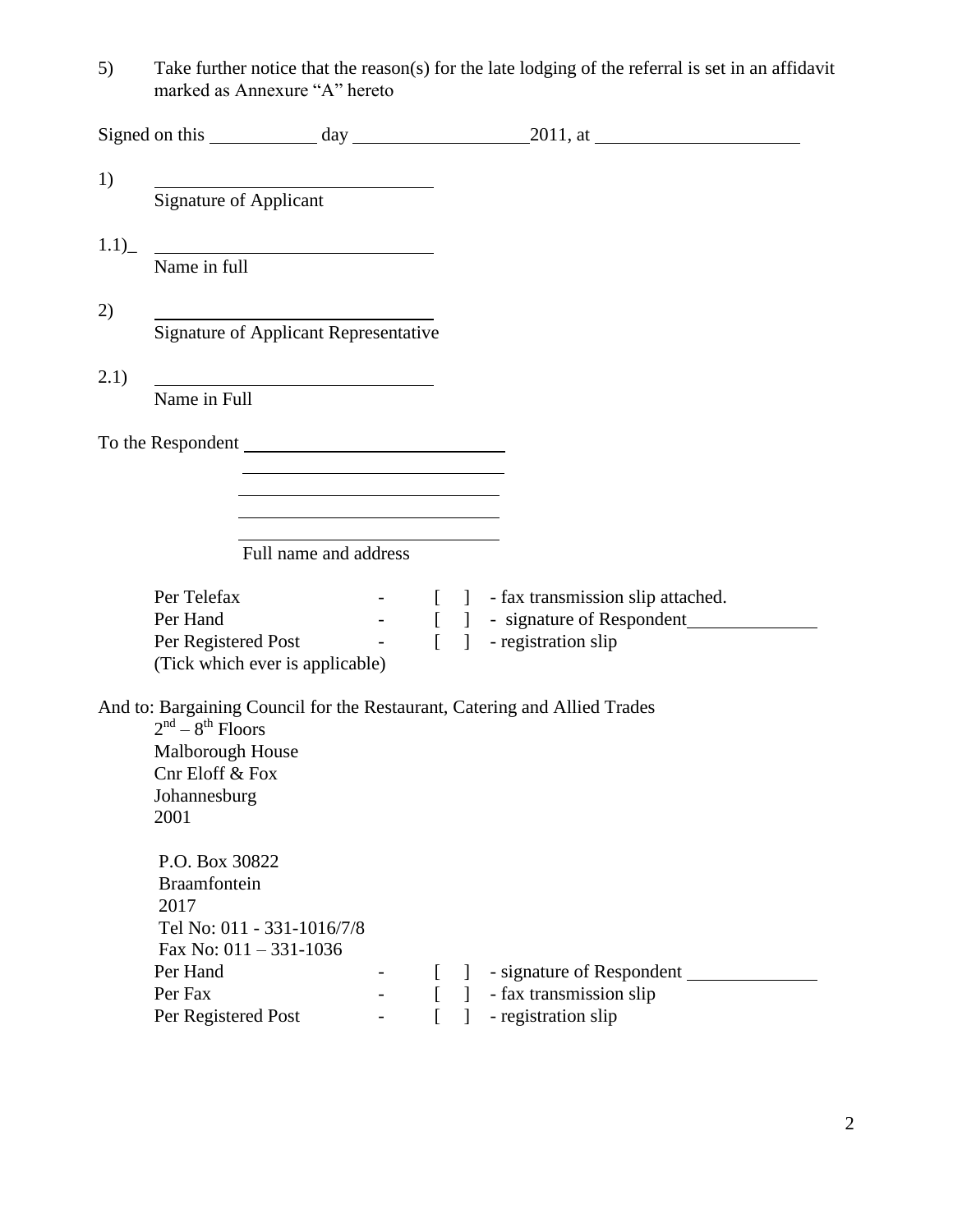### **ANNEXURE "A"**

1) I am the Applicant Referring Party in the matter. 2) The reason for the late lodging of the referral is as follows: 2.1) Degree of lateness:  $\overline{a}$  $\overline{a}$  $\overline{a}$  $\overline{a}$ 2.2) The reasons for lateness:  $\overline{a}$ l  $\overline{a}$ l 2.3) The prospects of succeeding with the matter: l  $\overline{a}$ l  $\overline{a}$ 2.4) Prejudice to the opposite party:  $\overline{a}$ 

l

l

l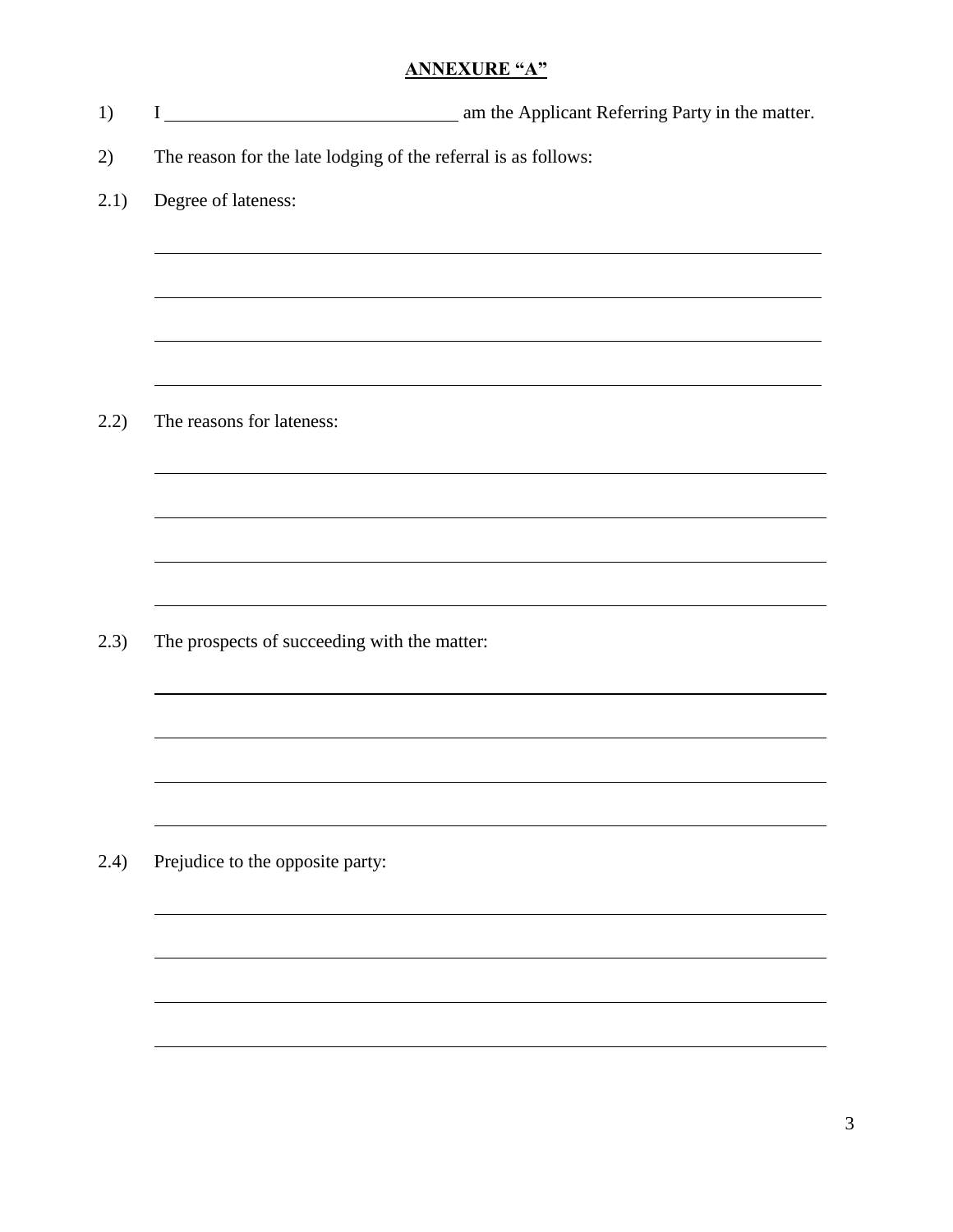| 2.5) | Additional information                                                                                                                                         | (Please describe) |  |  |  |
|------|----------------------------------------------------------------------------------------------------------------------------------------------------------------|-------------------|--|--|--|
|      |                                                                                                                                                                |                   |  |  |  |
| 2.6) | The reason for not attending the proceedings (complete only if applicable)<br>,我们也不会有什么。""我们的人,我们也不会有什么?""我们的人,我们也不会有什么?""我们的人,我们也不会有什么?""我们的人,我们也不会有什么?""我们的人 |                   |  |  |  |
|      |                                                                                                                                                                |                   |  |  |  |
|      |                                                                                                                                                                |                   |  |  |  |
|      | 1.1) Applicant Signature                                                                                                                                       |                   |  |  |  |
| 1.2) | Name in full                                                                                                                                                   |                   |  |  |  |